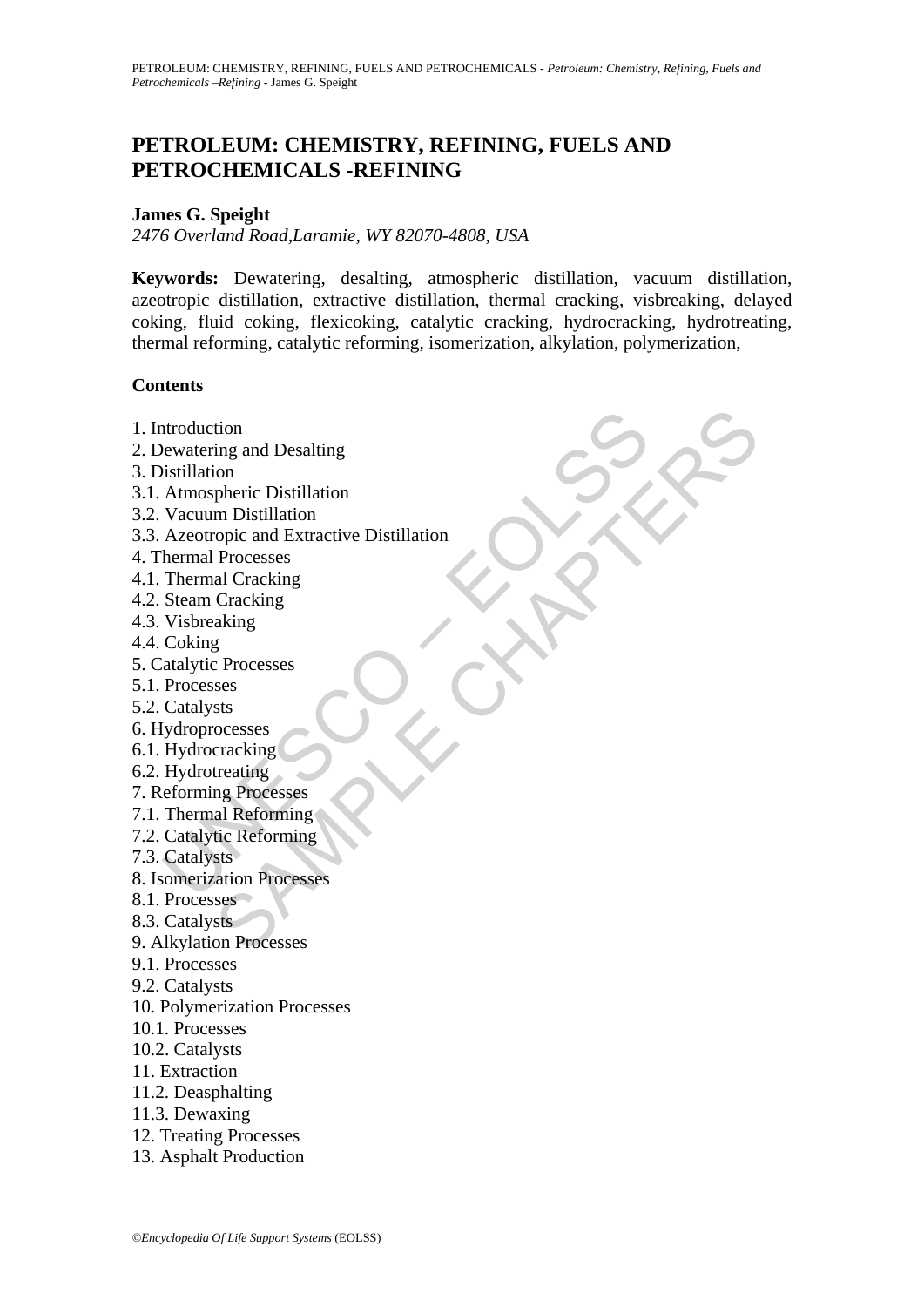14. Hydrogen Production 15. Other Refining Operations **Glossary** Bibliography Biographical Sketch

## **Summary**

In the crude state petroleum has minimal value, but when refined it provides high-value liquid fuels, solvents, lubricants, and many other products. Refining petroleum involves subjecting the feedstock to a series of physical and chemical processes as a result of which a variety of products are generated. In some of the processes, e.g., distillation, the constituents of the feedstock are isolated unchanged, whereas in other processes, e.g., cracking, considerable changes are brought about to the constituents. Refinery processes must be selected and products manufactured to give a balanced operation in which petroleum is converted into a variety of products in amounts that are in accord with the demand for each. This section describes the processes by which refining occurs and the options that allow a refinery flexibility to treat a variety of feedstocks.

## **1. Introduction**

king, considerable changes are brought about to the constituents.<br>
t be selected and products manufactured to give a balanced coleum is converted into a variety of products in amounts that are<br>
and for each. This section d onsiderable changes are brought about to the constituents. Refinery processes on credit and products manufactured to give a balanced operation in when the reach. This second one variety of products in amounts that are in a Refining petroleum involves subjecting the feedstock to a series of physical and chemical processes as a result of which a variety of products are generated (Section 6.186R). In some of the processes, e.g., distillation, the constituents of the feedstock are isolated unchanged, whereas in other processes, e.g., cracking, considerable changes are brought about to the constituents. Intermediate products such as gas oil can even be reprocessed to break high molecular weight long-chained oil into a lighter short-chained one, by various forms of cracking such as *fluid catalytic cracking*, *thermal cracking*, and *hydrocracking*. The final step in gasoline production is the blending of fuels with different octane ratings, vapor pressures, and other properties to meet product specifications.

Auxiliary operations and facilities include: steam and power generation; process and fire water systems; flares and relief systems; furnaces and heaters; pumps and valves; supply of steam, air, nitrogen, and other plant gases; alarms and sensors; noise and pollution controls; sampling, testing, and inspecting; and laboratory, control room, maintenance, and administrative facilities.

Refinery processes must be selected and products manufactured to give a balanced operation in which petroleum is converted into a variety of products in amounts that are in accord with the demand for each. For example, the manufacture of products from the lower-boiling portion of petroleum automatically produces a certain amount of higherboiling components. If the latter cannot be sold as, say, heavy fuel oil, these products will accumulate until refinery storage facilities are full. To prevent the occurrence of such a situation, the refinery must be flexible and be able to change operations as needed. This usually means more processes: thermal processes to change an excess of heavy fuel oil into more gasoline with coke as the residual product, or a vacuum distillation process to separate the heavy oil into lubricating oil stocks and asphalt.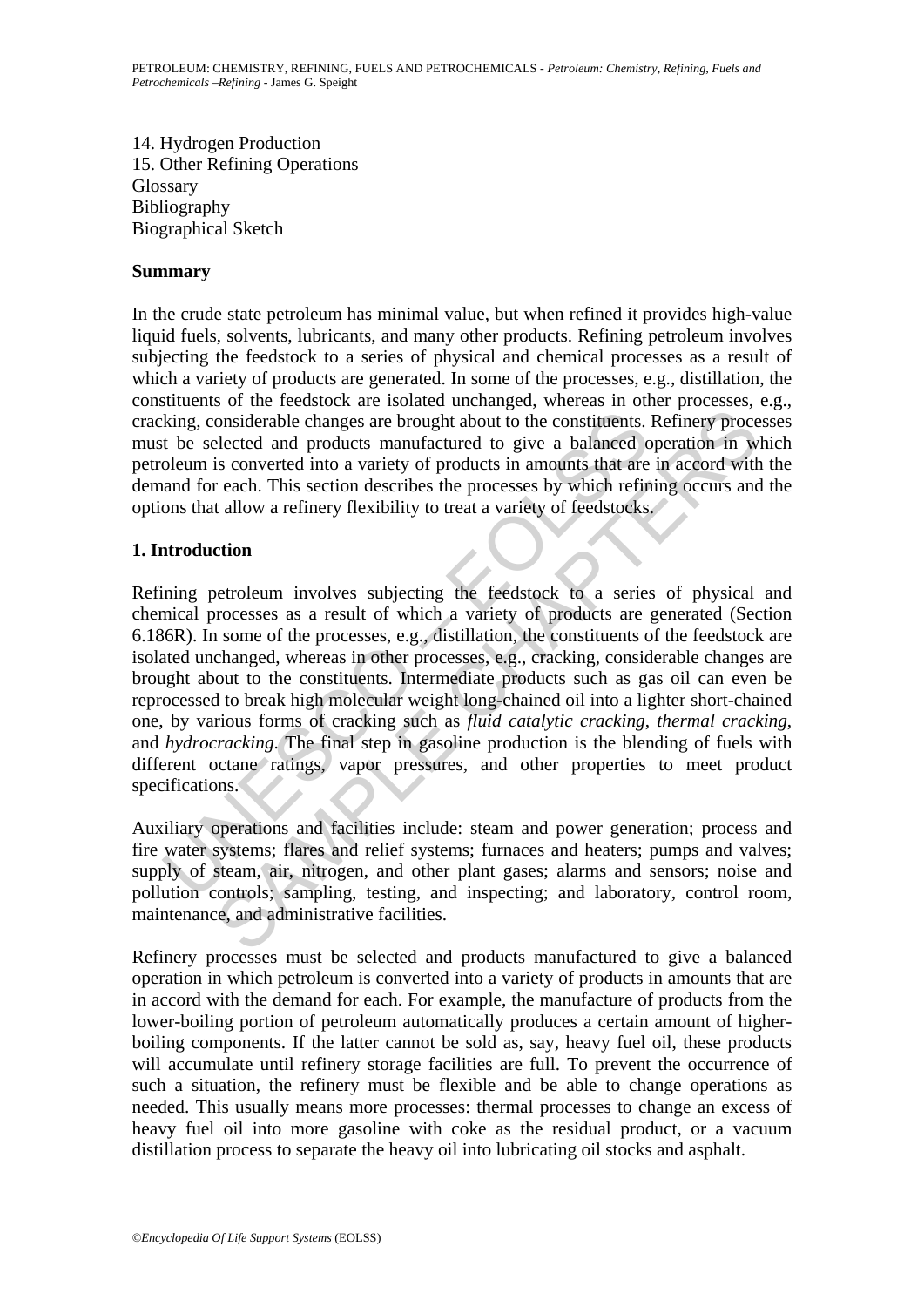### **2. Dewatering and Desalting**

Before separation of petroleum into its various constituents can proceed, there is the need to clean the petroleum. This is often referred to as de-salting and de-watering in which the goal is to remove water and the constituents of the brine that accompany the crude oil from the reservoir to the wellhead during recovery operations. As a first step in the refining process, to reduce corrosion, plugging, and fouling of equipment and to prevent poisoning the catalysts in processing units, these contaminants must be removed by desalting (dehydration).

Desalting is a water-washing operation performed at the production field and at the refinery site for additional crude oil cleanup (Figure 2). If the petroleum from the separators contains water and dirt, water washing can remove much of the water-soluble minerals and entrained solids. If the contaminants are not removed, they can cause operating problems during refinery processing, such as equipment plugging and corrosion as well as catalyst deactivation duirng refining.



Figure 1. Schematic overview of a refinery.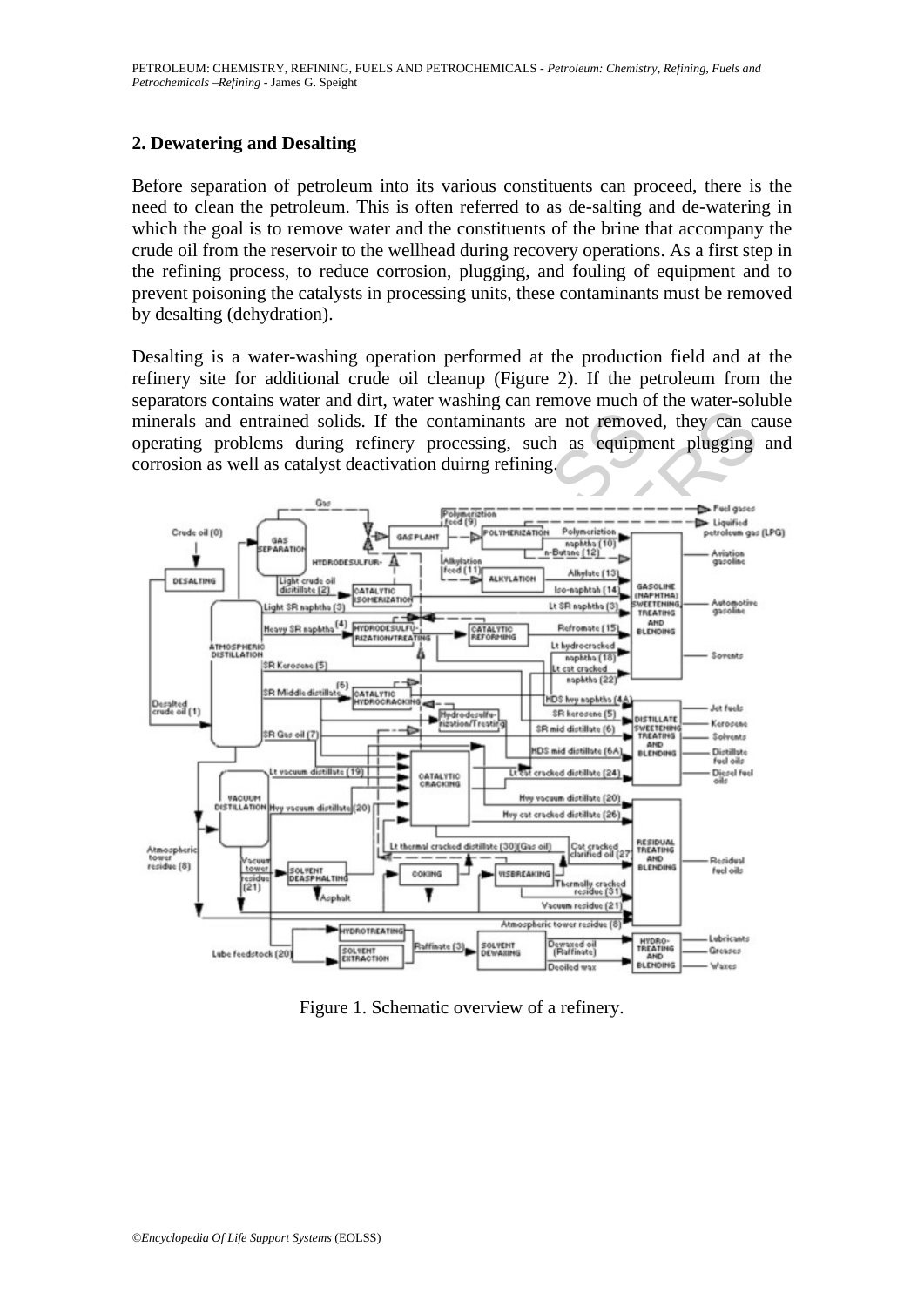PETROLEUM: CHEMISTRY, REFINING, FUELS AND PETROCHEMICALS - *Petroleum: Chemistry, Refining, Fuels and Petrochemicals –Refining* - James G. Speight



Figure 2. An electrostatic desalting unit.

Heater Emulsifier<br>
Figure 2. An electrostatic desalting unit.<br>
two most typical methods of crude-oil desalting, chemical<br>
anical surfactant (demulsifiers) are added to the crude, heated so t<br>
urities dissolve into the wate We be the Emulsifier<br>
Figure 2. An electrostatic desalting unit<br>
Insular Emulsifier<br>
Use the water as the extraction agent. In chemical and electros<br>
uractant (demulsifiers) are added to the crude, heated so that salts and The two most typical methods of crude-oil desalting, chemical and electrostatic separation, use hot water as the extraction agent. In chemical desalting, water and chemical surfactant (demulsifiers) are added to the crude, heated so that salts and other impurities dissolve into the water or attach to the water, and then held in a tank where they settle out. Electrical desalting is the application of high-voltage electrostatic charges to concentrate suspended water globules in the bottom of the settling tank. Surfactants are added only when the crude has a large amount of suspended solids. Both methods of desalting are continuous. A third and less-common process involves filtering heated crude using diatomaceous earth.

The feedstock crude oil is heated to between 150 and 350°F to reduce viscosity and surface tension for easier mixing and separation of the water. The temperature is limited by the vapor pressure of the crude-oil feedstock. In both methods other chemicals may be added. Ammonia is often used to reduce corrosion. Caustic or acid may be added to adjust the pH of the water wash. Wastewater and contaminants are discharged from the bottom of the settling tank to the wastewater treatment facility. The desalted crude is continuously drawn from the top of the settling tanks and sent to the crude distillation (fractionating) tower.

Inadequate desalting can cause fouling of heater tubes and heat exchangers throughout the refinery. Fouling restricts product flow and heat transfer and leads to failures due to increased pressures and temperatures. Corrosion, which occurs due to the presence of hydrogen sulfide, hydrogen chloride, naphthenic (organic) acids, and other contaminants in the crude oil, also causes equipment failure. Neutralized salts (ammonium chlorides and sulfides), when moistened by condensed water, can cause corrosion.

## **3. Distillation**

The first step in the refining process proper is the separation of crude oil into various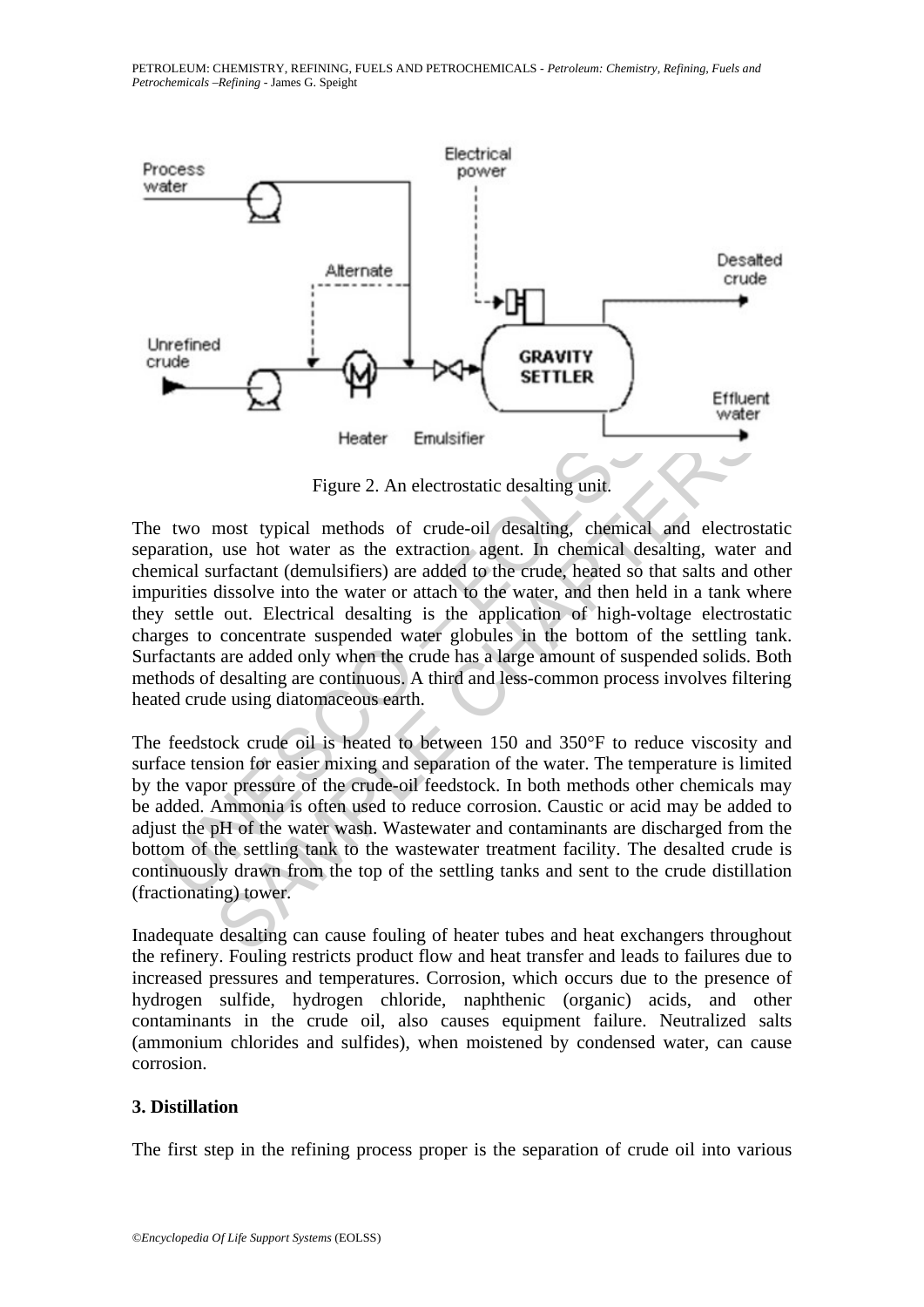fractions or straight-run cuts by distillation in atmospheric and vacuum towers. The main fractions or *cuts* obtained have specific boiling-point ranges and can be classified in order of decreasing volatility into gases, light distillates, middle distillates, gas oils, and residuum.

## **3.1. Atmospheric Distillation**

The present-day petroleum distillation unit is a collection of distillation units within the distillation tower (Figure 3).

The desalted crude oil is preheated using recovered process heat. The feedstock then flows to a direct-fired crude charge heater where it is fed into the vertical distillation column just above the bottom, at pressures slightly above atmospheric and at temperatures ranging from 650 to 700°F (heating crude oil above these temperatures may cause undesirable thermal cracking). All but the highest molecular weight fractions flash into vapor. As the hot vapor rises in the tower, its temperature is reduced. Heavy fuel oil or asphalt residue is taken from the bottom. At successively higher points on the tower, the various major products including lubricating oil, heating oil, kerosene, gasoline, and uncondensed gases (which condense at lower temperatures) are drawn off.



Figure 3. An atmospheric distillation unit.

The distillation unit is known as a pipe still heater or pipe still furnace, and the heating unit and the fractional distillation tower make up the essential parts of a distillation unit or pipe still. The pipe still furnace heats the feed to a predetermined temperature usually a temperature at which a predetermined portion of the feed will change into vapor. The vapor is held under pressure in the pipe in the furnace until it discharges as a foaming stream into the fractional distillation tower. Here the unvaporized or liquid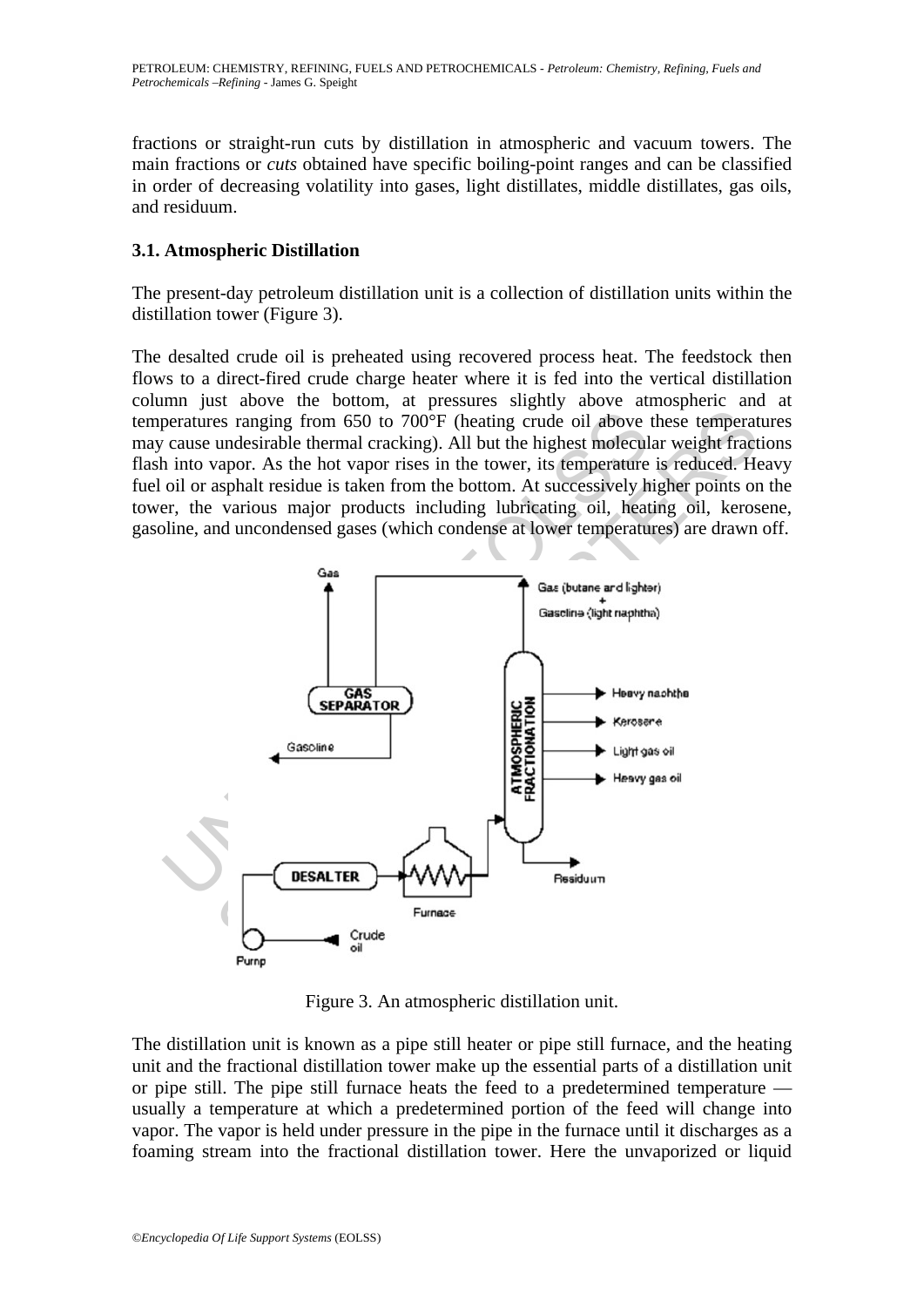portion of the feed descends to the bottom of the tower to be pumped away as a bottom nonvolatile product, while the vapors pass up the tower to be fractionated into gas oils, kerosene, and naphtha.

In uncondensed fixed gases at the top to heavy fuel oils at the both<br>inuously from a fractionating tower. Steam is often used in to<br>propositivents of crude oil into so-called straight-run products. Some<br>pred" by distilling The fractionating tower, a steel cylinder up to 120 feet high, can accommodate 25,000 bbl, or more of crude petroleum per day. The tower contains horizontal steel trays for separating and collecting the liquids. At each tray, vapors from below enter perforations and bubble caps. They permit the vapors to bubble through the liquid on the tray, causing some condensation at the temperature of that tray. An overflow pipe drains the condensed liquids from each tray back to the tray below, where the higher temperature causes re-evaporation. The evaporation, condensing, and scrubbing operation are repeated many times until the desired degree of product purity is reached. Then side streams from certain trays are taken off to obtain the desired fractions. Products ranging from uncondensed fixed gases at the top to heavy fuel oils at the bottom can be taken continuously from a fractionating tower. Steam is often used in towers to lower the vapor pressure and create a partial vacuum. The distillation process separates the major constituents of crude oil into so-called straight-run products. Sometimes crude oil is "topped" by distilling off only the lighter fractions, leaving a heavy residue that is often distilled further under high vacuum.

The walls and ceiling are insulated with firebrick and the interior of the furnace is partially divided into two sections: a smaller convection section where the oil first enters the furnace and a larger section (fitted with heaters) and where the oil reaches its highest temperature.

All of the primary fractions from a distillation unit are equilibrium mixtures and contain some proportion of the lighter constituents—characteristic of a lower-boiling fraction. The primary fractions are *stripped* of these constituents (*stabilized*) before storage or further processing.

# **3.2. Vacuum Distillation**

indensed fixed gases at the top to heavy fuel oils at the bottom can be to<br>didensed fixed gases at the top to heavy fuel oils at the bottom can be te<br>ly from a fractionating tower. Steam is often used in towers to lower<br>su Vacuum distillation evolved because of the need to separate the less volatile products, such as lubricating oils, from the petroleum without subjecting these high boiling products to cracking conditions. The boiling point of the heaviest cut obtainable at atmospheric pressure is limited by the temperature (ca.  $350^{\circ}$ C; ca.  $660^{\circ}$ F) at which the residue starts to decompose (*crack*). When the feedstock is required for the manufacture of lubricating oils, further fractionation without cracking is desirable and this can be achieved by distillation under vacuum conditions.

Operating conditions for vacuum distillation (Figure 4) are usually 50 to 100 mm of mercury (atmospheric pressure  $= 760$  mm of mercury). In order to minimize large fluctuations in pressure in the vacuum tower, the units are necessarily of a larger diameter than the atmospheric units. Some vacuum distillation units have diameters on the order of 45 feet (14 meters). By this means, a heavy gas oil may be obtained as an overhead product at temperatures of about  $150^{\circ}$ C (300 $^{\circ}$ F), and lubricating oil cuts may be obtained at temperatures of 250 to  $350^{\circ}$ C (480 to  $660^{\circ}$ F), feed and residue temperatures being kept below the temperature of  $350^{\circ}$ C (660 $^{\circ}$ F), above which cracking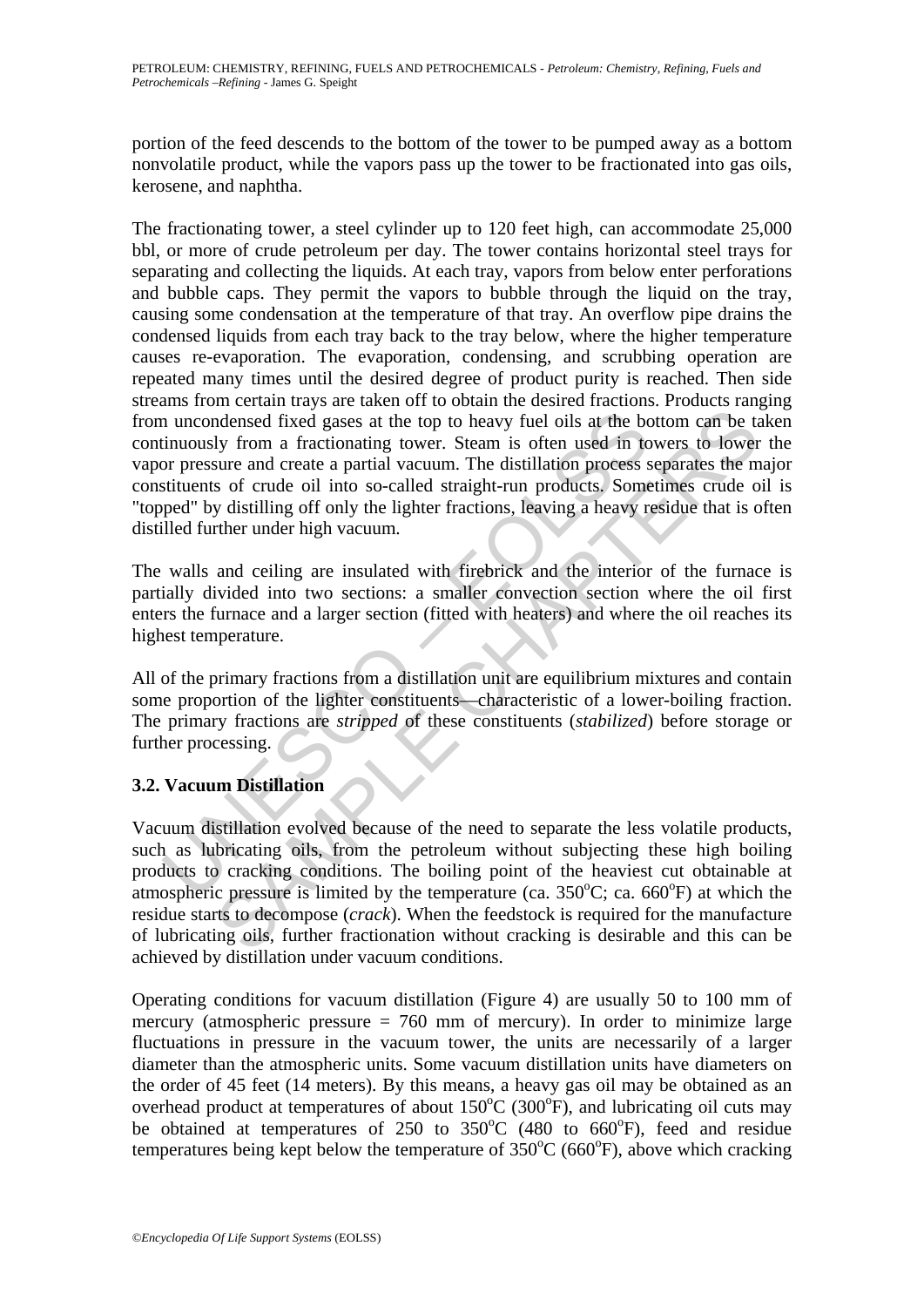will occur. The partial pressure of the hydrocarbons is effectively reduced still further by the injection of steam. The steam added to the column, principally for the stripping of asphalt in the base of the column, is superheated in the convection section of the heater.

The fractions obtained by vacuum distillation of the reduced crude (atmospheric residuum) from an atmospheric distillation unit depend on whether or not the unit is designed to produce lubricating or vacuum gas oils. In the former case, the fractions include (1) heavy gas oil, which is an overhead product and is used as catalytic cracking stock or, after suitable treatment, a light lubricating oil, (2) lubricating oil (usually three fractions — light, intermediate, and heavy), which is obtained as a side-stream product, and (3) asphalt (or residuum), which is the bottom product and may be used directly as, or to produce, asphalt and which may also be blended with gas oils to produce a heavy fuel oil.



Figure 4. A vacuum distillation unit.

# **3.3. Azeotropic and Extractive Distillation**

All compounds have definite boiling temperatures but a mixture of chemically dissimilar compounds will sometimes cause one or both of the components to boil at a temperature other than that expected. A mixture that boils at a temperature lower than the boiling point of any of the components is an azeotropic mixture. When it is desired to separate close-boiling components, the addition of a non-indigenous component will form an azeotropic mixture with one of the components of the mixture thereby lowering the boiling point by the formation of an *azeotrope* and facilitate separation by distillation.

The separation of these components of similar volatility may become economic if an *entrainer* can be found that effectively changes the relative volatility. It is also desirable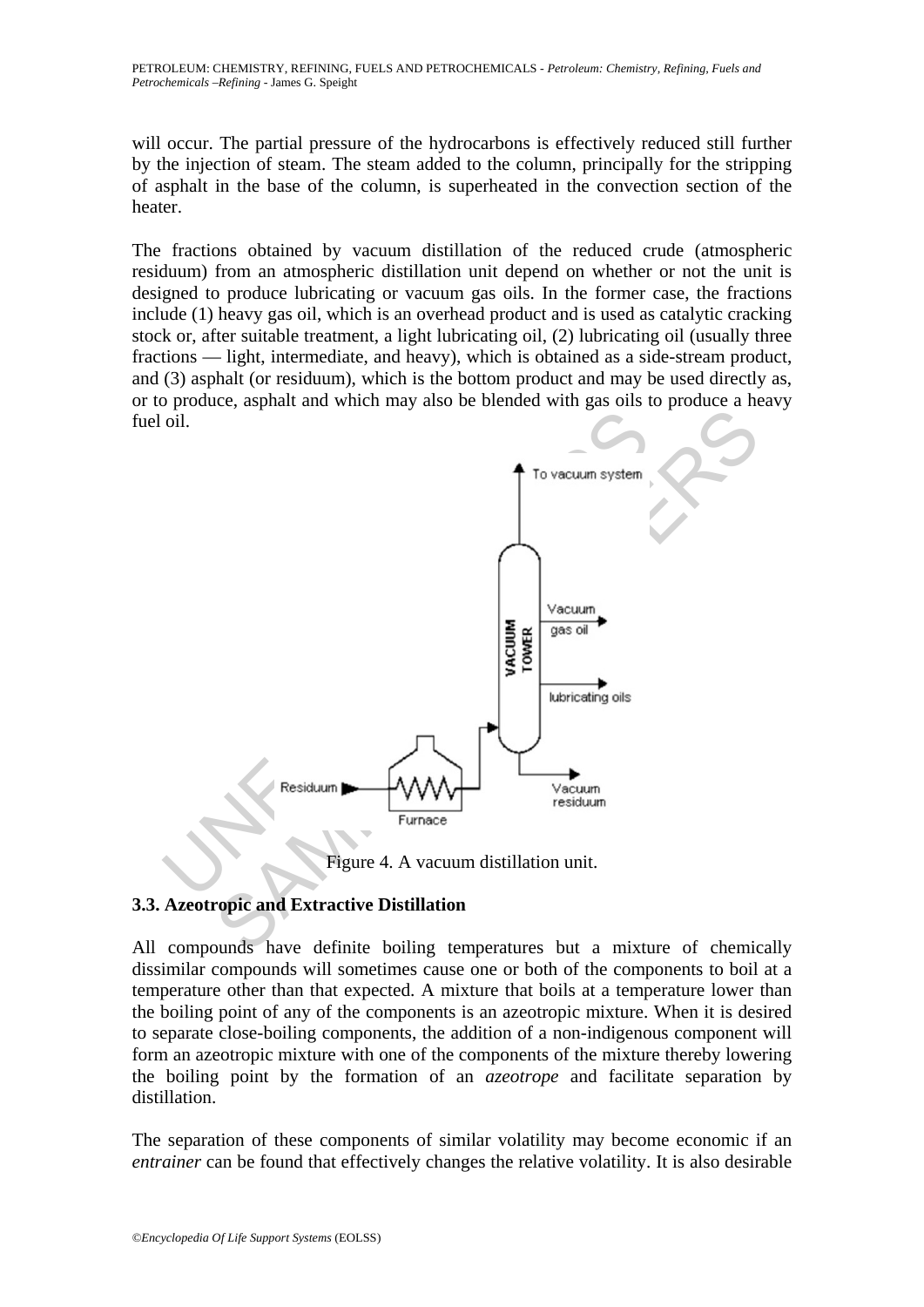that the entrainer be reasonably cheap, stable, nontoxic, and readily recoverable from the components. In practice it is probably this last-named criterion that limits severely the application of extractive and azeotropic distillation. The majority of successful processes are those in which the entrainer and one of the components separate into two liquid phases on cooling if direct recovery by distillation is not feasible. A further restriction in the selection of an azeotropic entrainer is that the boiling point of the entrainer be in the range of 10 to  $40^{\circ}$ C (18 to 72 $^{\circ}$ F) below that of the components.

## **4. Thermal Processes**

Distillation of crude oil produces amounts and types of products that are not consistent with those required by the marketplace, subsequent refinery processes change the product mix by altering the molecular structure of the hydrocarbons. One of the ways of accomplishing this change is through *cracking* (thermal decomposition) the higher boiling-point petroleum fractions into more valuable products such as gasoline, fuel oil, and gas oils. The two basic types of cracking are thermal cracking, using heat and pressure, and catalytic cracking.

### **4.1. Thermal Cracking**

mylishing this change is through *cracking* (thermal decomporary-<br>ing-point petroleum fractions into more valuable products such as<br>gas oils. The two basic types of cracking are thermal crackin<br>sure, and catalytic cracking ing this change is through *cracking* (thermal decomposition) the hint petroleum fractions into more valuable products such as gasoline, fuel sls. The two basic types of cracking are thermal cracking, using heat of cataly The majority of the thermal cracking processes use temperatures of  $455$  to  $540^{\circ}$ C  $(850)$ to  $1005^{\circ}$ F) and pressures of 100 to 1000 psi; the Dubbs process may be taken as a typical application of an early thermal cracking operation. The feedstock (reduced crude) is preheated by direct exchange with the cracking products in the fractionating columns. Cracked gasoline and heating oil are removed from the upper section of the column. Light and heavy distillate fractions are removed from the lower section and are pumped to separate heaters. Higher temperatures are used to crack the more refractory light distillate fraction. The streams from the heaters are combined and sent to a soaking chamber where additional time is provided to complete the cracking reactions. The cracked products are then separated in a low-pressure flash chamber where a heavy fuel oil is removed as bottoms. The remaining cracked products are sent to the fractionating columns. Mild cracking conditions, with a low conversion per cycle, favor a high yield of gasoline components, with low gas and coke production, but the gasoline quality is not high, whereas more severe conditions give increased gas and coke production and reduced gasoline yield (but of higher quality). With limited conversion per cycle, the heavier residues must be recycled, but these recycle oils become increasingly refractory upon repeated cracking, and if they are not required as a fuel oil stock they may be coked to increase gasoline yield or refined by means of a hydrogen process.

- -
- -
- -

TO ACCESS ALL THE **42 PAGES** OF THIS CHAPTER, Visit[: http://www.eolss.net/Eolss-sampleAllChapter.aspx](https://www.eolss.net/ebooklib/sc_cart.aspx?File=E6-186-02)